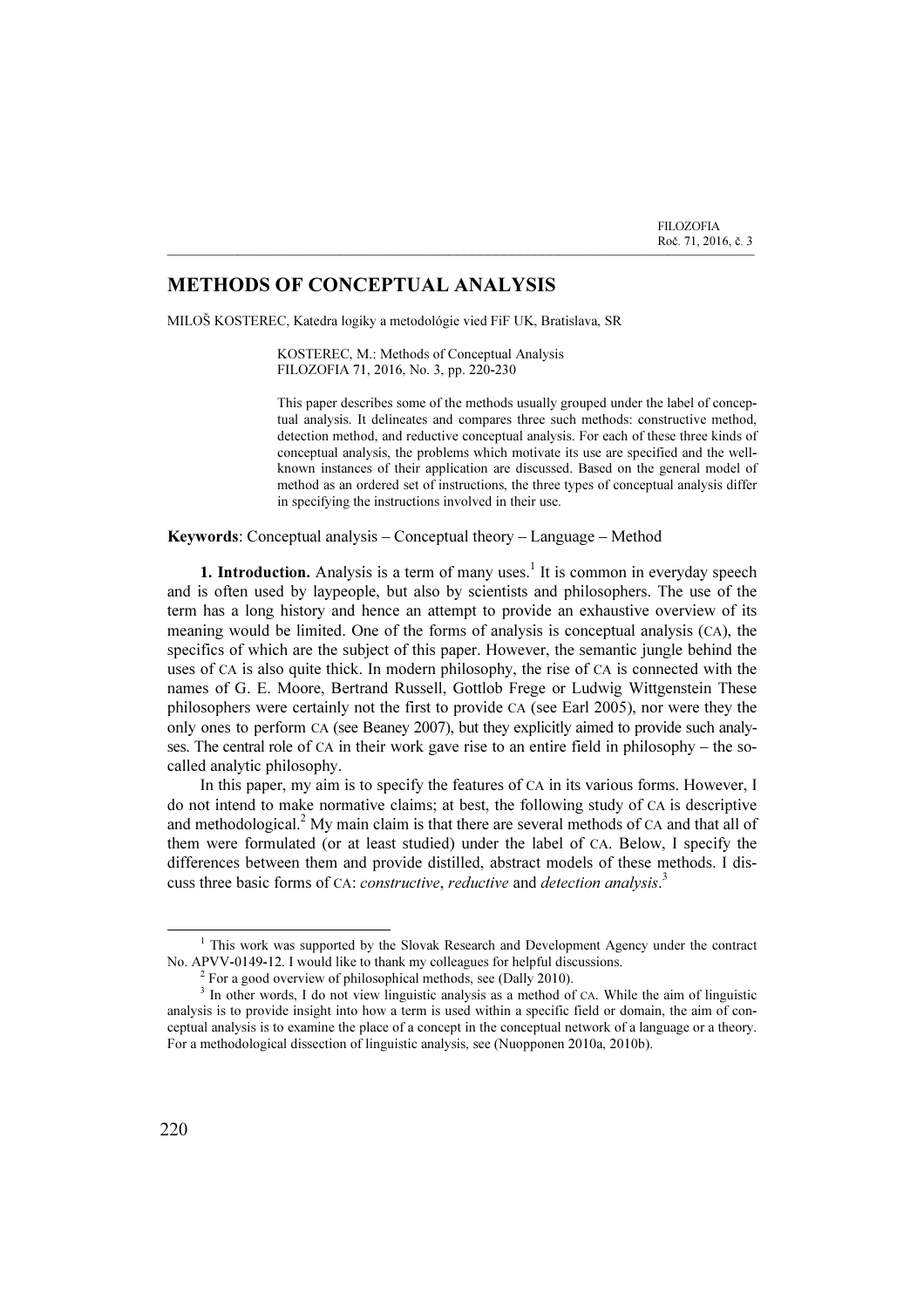2. A model of method. In the following, I presuppose the model of method developed by Bielik et al. in (Bielik et al. 2014a, b, c, d),<sup>4</sup> which views method as a set of instructions that lead to a specific goal. On the basis of this model, any method which leads to a scientifically relevant goal can be considered scientific. Typically, the use of a method is motivated by some kind of a problem formulated on the basis of a certain theoretical and factual background. This background is subject to change in the application of the method – i.e., it is modified whenever new theoretical or factual knowledge is gained by following the instructions of the given method.

Generally speaking, a problem is a question to which no ready-made answer is found in the background. The application of a method should transform the background so that it contains that answer, making the problem a non-problem. Proper modeling of this change of knowledge apparently presupposes the distinction between explicit and implicit knowledge. $5$ 

3. The methods of CA. There are various kinds of problems solvable by CA. In the following, I discuss three different methods of CA. All of them aim at gaining better knowledge of the language we use. Thus stated, this objective seems vague. What does acquiring knowledge of a language mean? Should not every competent speaker already know her language? But that requirement seems to be too strong from an epistemic point of view (for discussions, see, e.g., Chalmers 2004 and Jackson 2013). A person can be a competent speaker without knowing all of its parts or having a complete correct theory of that language.

My aim here is to specify some of the methods of CA. Following the general model of method, in order to specify a method, one should provide a set of instructions and their ordering. In general, the granularity of any model is governed by the needs of the modeler. For my purposes, the three methods of CA need to be specified in such a degree of detail that displays the differences between them. For each of the three methods, I discuss the kinds of problems in which they are used, as well as the respective kinds of backgrounds. I shall not formalize the proposed methods into graphs, although the general model of method I use allows this. Instead, I shall simply state the set of instructions using ordinary language.

In the next three subsections, I proceed using the following template. First, I specify the kind of problem motivating the application of the given form of CA and discuss a wellknown piece of philosophical research dealing with an instance of that kind. I then provide a model of the respective method of CA as an ordered set of instructions.

3.1 Constructive analysis. The problem motivating constructive analysis is the lack of an explicit relation among terms or concepts of a language within our conceptual the-

<sup>4</sup> For another example of the application of this model, see (Halas 2015).

<sup>&</sup>lt;sup>5</sup> For a study of the difference between the explicit and the implicit use of terms see, e.g., (Glavaničová 2015).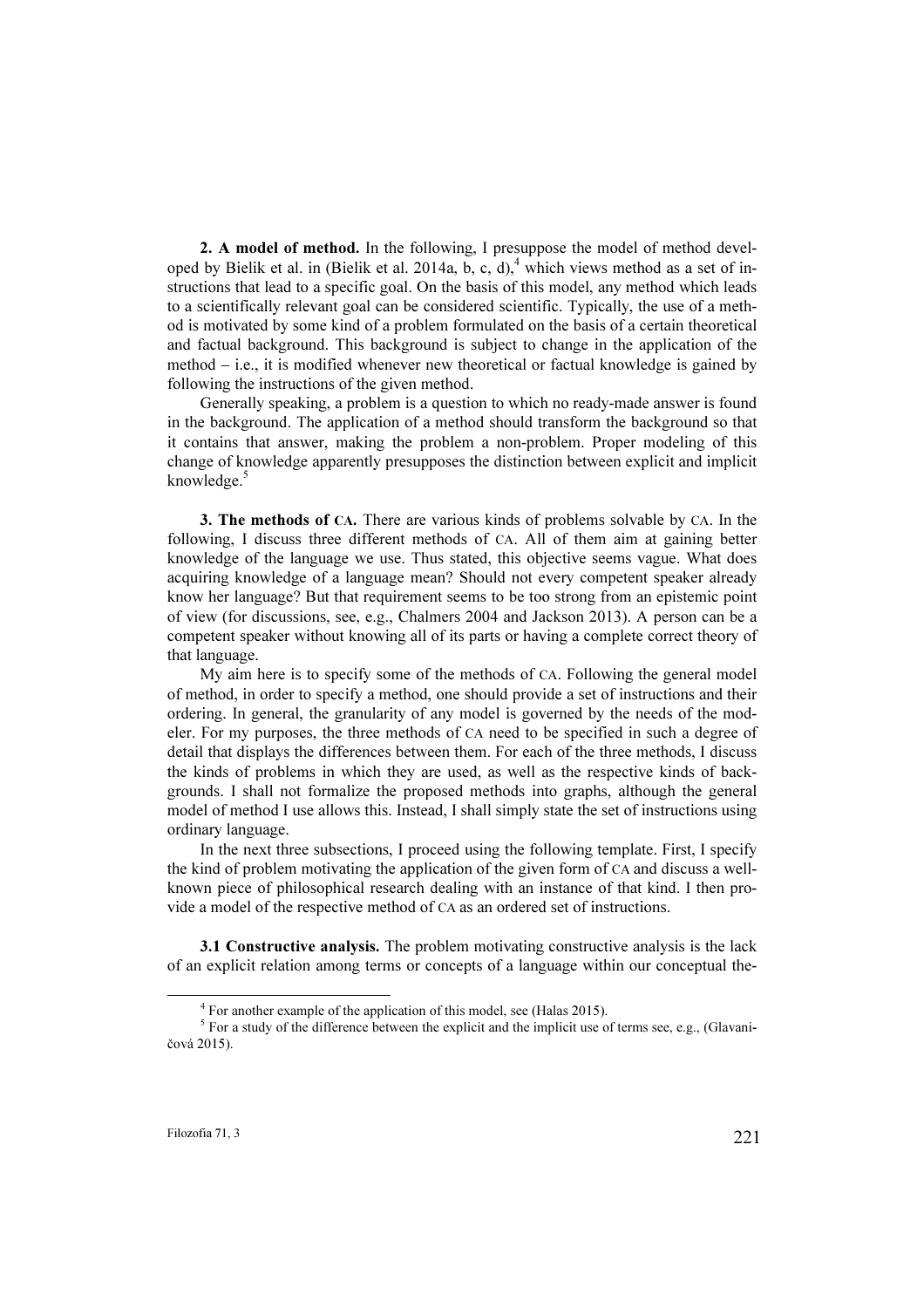ory of that language. Constructive analysis aims to broaden our conceptual theory, either by postulating a new relation or stating that some already known relation holds among previously unrelated parts of the language. Constructive analysis thus enables one to introduce new terms or concepts which were lacking in the initial explicit conceptual theory. Clearly, certain definitions (namely, prescriptive ones) will surely be a part of constructive analysis; another example is explication.

A correct constructive analysis should be based on the initial explicit conceptual theory. I view a constructive analysis as correct if the resulting change in the conceptual theory leaves the relations of the initial theory intact. In other words, the new conceptual theory which results from a correct constructive analysis has the initial conceptual theory as its subpart. A constructive analysis should always be correct. A constructive analysis is coherent if the change of the conceptual theory is made using material already present in the initial conceptual theory. Therefore, a coherent constructive analysis either does not postulate any new concepts or terms in the theory, or it does not postulate a new relation. A constructive analysis need not always be coherent. To sum up, a correct analysis is enabled by the relations within the initial conceptual theory, while a coherent analysis is done within the limits of a correct analysis.

The enrichment of the initial conceptual theory can be based on present intuitions or on the discovery of certain relations which hold implicitly in it. For example, there could be an implicit relation among terms or concepts which is unknown to the speakers: the speaker may be unaware of the fact that the relation of entailment holds among some propositions, although she may understand those propositions perfectly well.

Can there be an incorrect constructive analysis? It would be an enrichment of the old conceptual theory which does not respect the initial conceptual theory. For example, let us presuppose that a definiendum and its definiens should be equivalent. Now, assume a conceptual network with a relation of equivalence among some of its terms. Here, a constructive analysis, if it is to be correct, must not introduce a relation of defining between terms that are not equivalent, for it would not respect the relations of the initial conceptual theory.

3.1.1 Case study: Russell. Constructive analysis explicitly modifies our conceptual theory of language by stipulating new relations which were not explicit before. One of the best known and widely discussed examples of such practice is Russell's On Denoting (Russell 1905). According to Soames, this paper laid the foundations of modern-era analytic philosophy (Soames 2003, 127). In it, Russell proposes a theory of the meaning of propositions containing denoting terms. He famously proposes the theory of definite descriptions, i.e., of denoting terms containing the definite article as the main quantifier (such as the present king of France, the centre of our solar system, etc.).

I shall not discuss the correctness of this theory, for my aim here is methodological. Russell proposes a new theory according to which definite descriptions do not have a meaning of their own. This can be viewed as stating a constraint on the conceptual theory of language. According to that theory, language does not contain such denoting terms as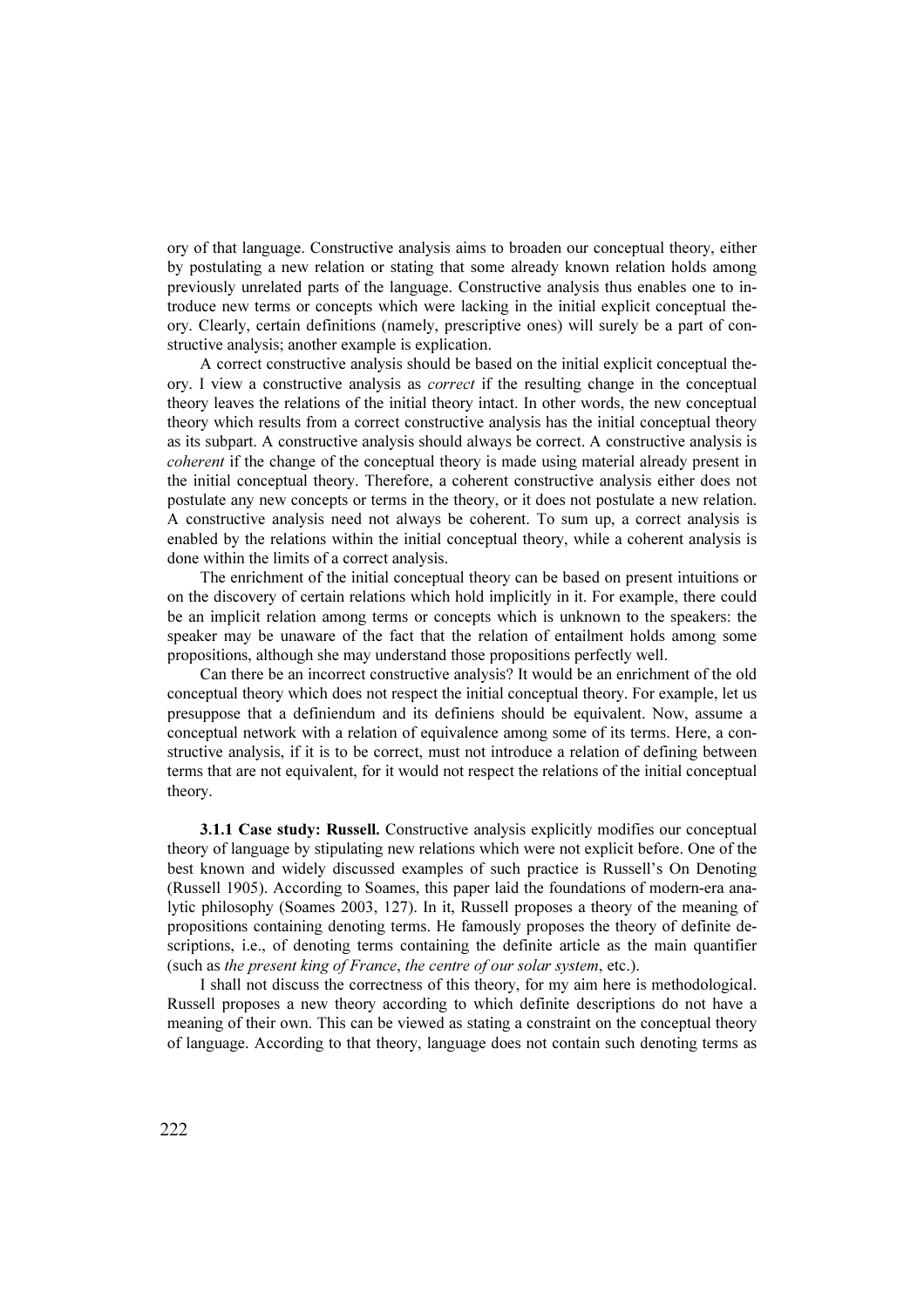self-contained meaningful language terms, although it may contain such denoting terms as parts of complex terms. The meaning of these terms is then specified in a well-known way. Russell's analysis does not enrich the initial conceptual theory with a new concept. Rather, it specifies a whole new relation which, according to Russell's theory, exists in the language.



It is important to note how Russell presents his theory. First, he specifies the general background: "Thus a phrase is denoting solely in virtue of its form. We may distinguish three cases: (1) A phrase may be denoting, and yet not denote anything; … (2) A phrase may denote one definite object; … (3) A phrase may denote ambiguously; …" (Russell 1905, 479)

He then formulates the problem: "The interpretation of such phrases is a matter of considerable difficulty; indeed it is very hard to frame any theory not susceptible to formal refutation" (Russell 1905, 479). He proceeds by stating a simple theory for less problematic denoting terms (*a, no, some*).

Up to this point, Russell can still be seen as merely stating the background for the important move that comes next: the formulation of the theory of definite descriptions. From the

systematic point of view, constructive analysis could end here. But Russell continues by comparing his theory of definite descriptions with other theories. He does so by stating three problems and comparing how well-equipped each of the theories is to resolve these problems.

3.1.2 A model of constructive analysis. Using the example and the characterization of constructive conceptual analysis above, one can now specify the method as an ordered set of instructions:

- 1. Specify the initial conceptual background CB!
- 2. Formulate the conceptual problem P!
- 3. State the new conceptual relation R!
- 4. Formulate tests  $T$  of the conceptual relation  $R$  within  $CB!$
- 5. Elaborate the new relation R by tests  $T$  respecting  $CB!$
- 6. If the relation  $R$  succeeds in tests, declare it a part of  $CB!$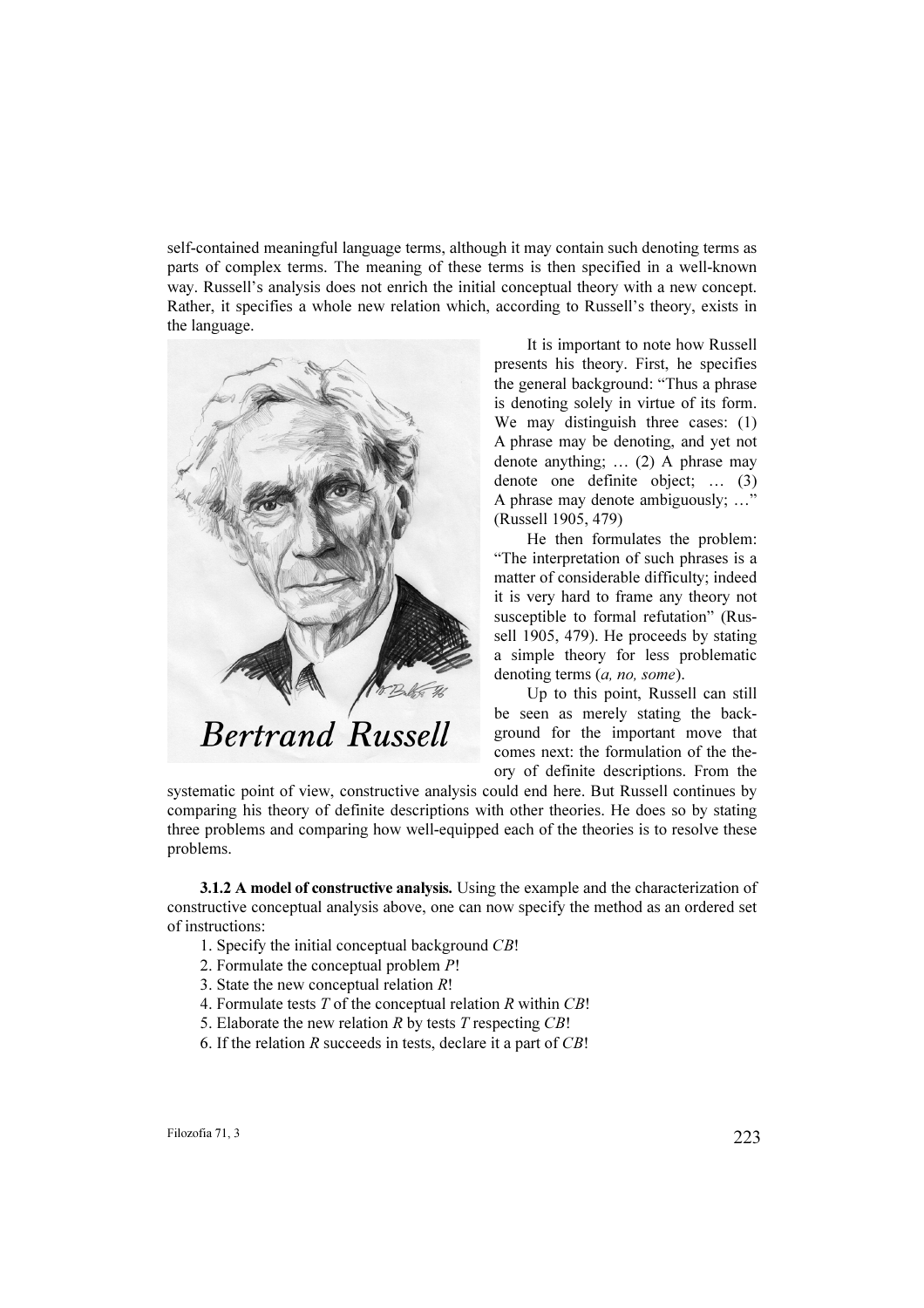The above set of instructions may seem simple. However, that impression merely indicates that the method of constructive CA is indeed a complex method  $-$  i.e., one which has other methods as its parts. Instruction 3 really is a placeholder for some such method, for example, the method of definition or explication. We can therefore specify the difference between constructive CA and the method of defining. In at least some forms of the method of defining  $6$  we examine our conceptual system and state the relation between the definiendum and the definiens. In constructive CA, the method of defining is used in a wider context, in order to solve a specific kind of problem, and it is tested on test cases.

3.2 Detection analysis. It is common practice in philosophy to question a declaration that a certain relation holds among concepts of a given language. As Williamson put it, "'Philosophical questions are more conceptual in nature than those of other disciplines': that can easily pass for a statement of the obvious" (Williamson 2007, 48).

In the following, I differentiate between the explicit and the implicit conceptual theory of a language. I do not presume that rational agents know all the logical consequences of their explicit knowledge.<sup>7</sup> This opens up the plane for many questions and, incidentally, is also one way of dealing with the Paradox of Analysis (see, e.g, Fumerton 1983 and Ackermann 1992). For example, one can ask whether some terms are equivalent if we consider some other terms equivalent. This kind of reasoning is common in solving conceptual or mathematical equations (Eagle 2006). Usually, we have some knowledge about relations among terms at our disposal, which can be used, e. g., in substitutions when solving equations.

When doing philosophy, one can proceed in a similar way. Using our knowledge, we question the existence of implicit conceptual facts. Simply put, the problem for detection analysis is whether some conceptual relation exists within our conceptual network. When using this method, we ask neither about things we already know, nor about the existence of explicit relations. We ask whether – given our explicit conceptual theory – a given relation could hold implicitly.

The difference between constructive analysis and detection analysis is in the role of conceptual theory in the method. As we have seen above, constructive analysis results in a change of our explicit conceptual theory. In detection analysis, the explicit conceptual theory is studied, but not modified. However, the results of detection analysis may, in a next step, motivate constructive analysis. For example, we may discover that our conceptual network contains two regions of equivalent terms which are not connected by an explicit equivalence relation. We can then take the constructive step and change our explicit conceptual theory accordingly. Another difference between constructive and detection CA is that a correct detection CA can lead to a negative result. We can simply detect that our conceptual network does not entail a given conceptual relation or that it precludes it. In contrast, constructive CA fails if it does not result in a new relation.

<sup>6</sup> See (Zouhar 2014) and (Zouhar 2015a,b).

<sup>&</sup>lt;sup>7</sup> For a discussion of the rational agent see, e.g., Chapter 6 in (Jago 2014).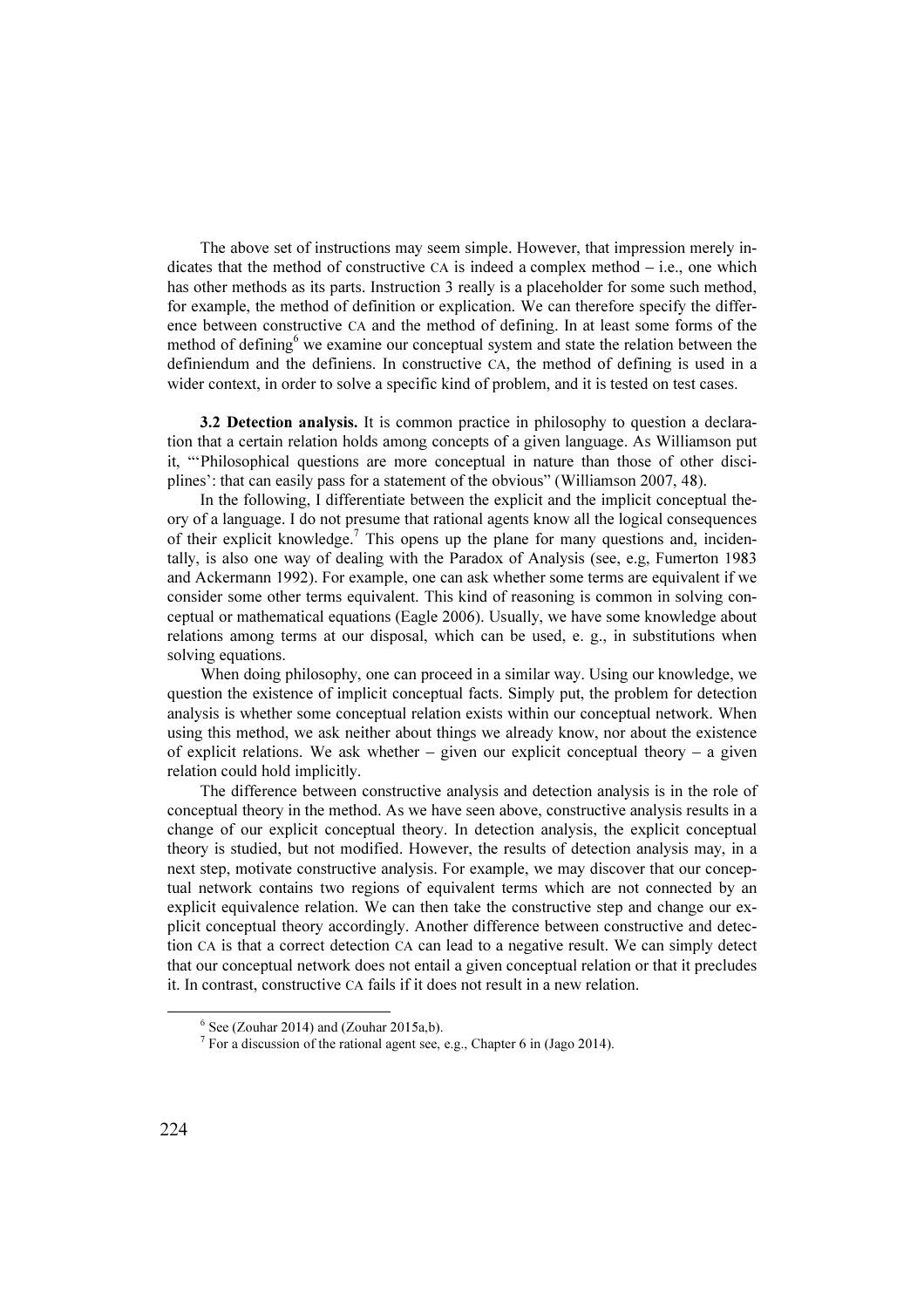The role of intuitions in detection CA is substantial, but they are not indispensable. Intuitions can be used to detect whether a relation among terms is possible. But we can also find the answer in knowledge that is already available or proceed by combining both of these sources of evidence.

3.2.1 Case study: Gettier. The aim of detection analysis is to find out whether some fact holds in our implicit conceptual theory. The implicit conceptual theory is the explicit conceptual theory closed under logical laws. Detection analysis can draw on any of a variety of known logical facts about the relations among concepts, like the fact that if the term A is equivalent to the term B and the term B is equivalent to the term C, then A is equivalent to C. Generally, detection analysis questions whether we can use some terms according to our known use of other terms.

Gettier's short article (Gettier 1966) is a well known and influential work. As before, my aim here is not to question the correctness of Gettier's analysis. Rather, my focus shall be methodological. Although Gettier's paper only spans three pages, it contains more than one case of detection analysis. Gettier's analysis sets off with the title: Is Justified True Belief Knowledge? This is an explicit statement of the problem in the form of a question, namely, a question about the existence of a semantic relation among concepts. Gettier then presents two cases (Smith and Jones have applied for a job, Jones owns a Ford) and models the respective situations. Using these cases, he presents counterexamples to the relation in question. He concludes that the relation cannot hold universally. From the perspective of this paper, it is important to highlight Gettier's use of logical constraints to  $\frac{1}{2}$  broaden the initial conceptual theory.<sup>8</sup> In other words, if the implicit conceptual theory is closed under logical laws, the explicit conceptual theory can be broadened while abiding by those logical laws. Gettier specifies the facts that can be described using terms of the language determined by the conceptual theory under investigation. We can thus view such facts as possible models of a conceptual theory, depicting referential relations among concepts. Finally, Gettier asks the intuitions whether the relation in question holds among the concepts in the models presented.

3.2.2 A model of detection analysis. Using Gettier's example and following the presuppositions specified in Section 2 above, we can now state the method of detection analysis as a set of ordered instructions:

- 1. Specify the conceptual theory  $T!$
- 2. Specify the conceptual problem  $P$  according to the theory  $T!$
- 3. Specify the set of logical constraints S!
- 4. Respecting the logical constraints specified in S, broaden the conceptual theory T into  $T_0!$

<sup>&</sup>lt;sup>8</sup> For example, "... for any proposition P, if S is justified in believing P, and P entails Q, and S deduces  $Q$  from P and accepts  $Q$  as a result of this deduction, then S is justified in believing  $Q$ " (Gettier 1966, 121).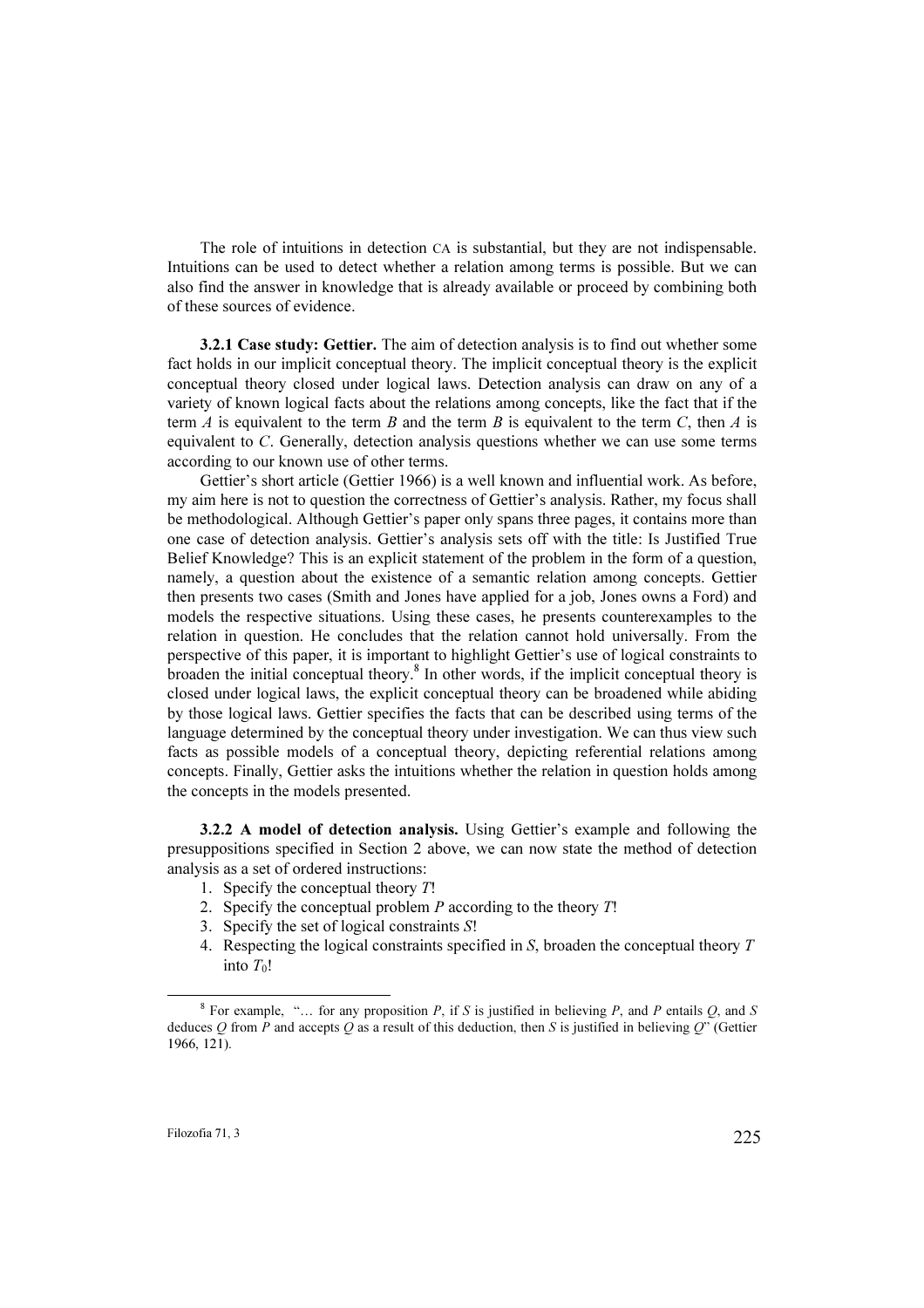- 5. For an undetermined number of times, repeat steps 6 and 7!
- 6. If the broadened conceptual theory  $T_0$  provides a counterexample, return a negative result!
- 7. If the broadened conceptual theory  $T_0$  entails the relation, return a positive result! Although this method is specified using more instructions than the previous one,

it is still a scheme rather than a full-blown specification. The conceptual problem could, for example, be the (supposed) existence of a conceptual relation between at least two concepts. Steps 3 and 4 can be filled with various particular techniques (e.g., by proving theorems). In step 6, intuitions may play their evidential role; for instance, Gettier presents counterexamples and interrogates the intuitions. The scheme above also entails the possibility that the method of detection CA returns a negative result.

 The difference between constructive and detection CA is apparent. Both methods begin by stating the background. But while constructive analysis broadens and changes our conceptual theory without having to abide by the logical constraints of the initial implicit conceptual theory, detection CA must remain firmly within such constraints.

**3.3 Reductive analysis.** The problem motivating reductive CA is whether some theory or language is reducible to another theory or language. For example, the question could be whether the former is only a notational variant of (a part of) the latter. This, of course, is not the only possible conceptual relation between two theories or languages.

We can ask this question both about theories of languages and about theories in languages. If we focus on the latter, we can use our theories of those languages. In the former case, we cannot do this, but I consider this to be less common. Therefore, I shall focus on the kind of reductive CA in which we use our knowledge about languages (or their parts) to reason about the possibility of reduction between them.

When analysing reducibility between two theories, one typically proceeds in either of the following two ways which differ from the point of view of the conceptual relation in question. One can either ask whether one language is equivalent to a part of the other or one can seek to find out whether one language is merely a notational variant of a part of the other. The equivalence in question need not be a one-to-one correspondence. More commonly, a number of simple terms in one language are reduced to a number of complex terms of another language. Science often redefines ordinary terms such as weight, color, well-being, knowledge etc. A well known philosophical reduction is the one between knowledge and justified true belief.

The main difference from both constructive and detection CA is that while in both of these we study the relations among parts of a language, in reductive CA we study the relations among two or more conceptual networks.

The problem of reductive CA is solved by finding out whether the relation in question holds among the given conceptual networks. One could test the existence of such a relation by trying to find counterexamples based on facts and intuitions about these conceptual networks, or one could attempt to prove the existence of the relation on the basis of logical constraints behind these conceptual networks.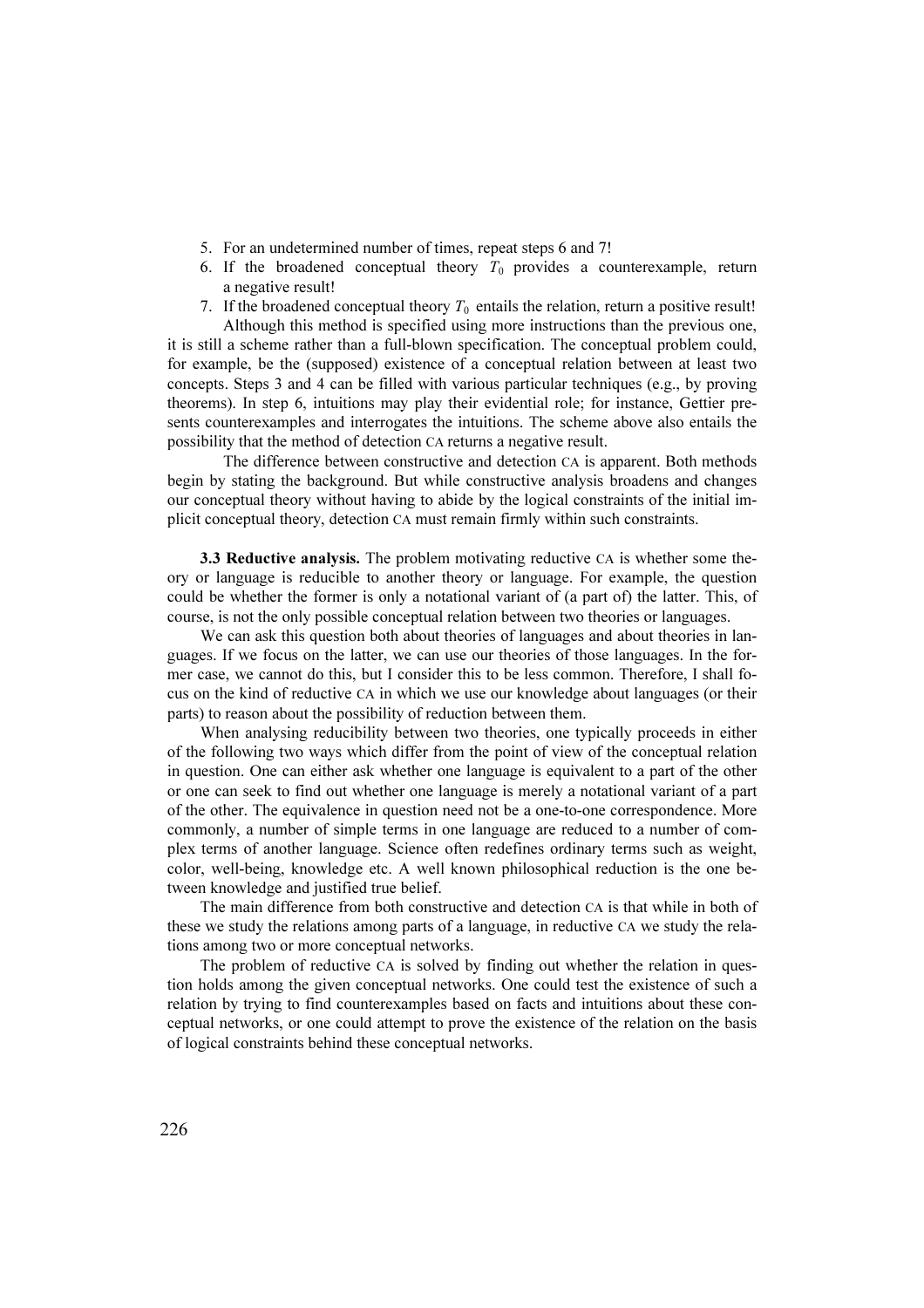3.3.1 Case study: Jackson. Modern debates about the method and role of CA were revived by the work of Frank Jackson (Jackson 1998). Jackson argues for an important role of CA in any efforts to reduce one theory to another: CA is used to locate the meaning of terms of one theory in terms of another theory. There does not seem to be a single unique method to do that. For example, authors working within the so-called Canberra Plan try to provide such reductions using Ramsey-sentences. Here, I focus on the part of Chapter 4 in Jackson's work in which he deals with the term color.

The theory which Jackson subjects to reduction is the so-called 'folk theory', i.e., the conceptual theory of ordinary common sense – a theory of language of laypeople. It need not be specified fully and explicitly and indeed it usually is not. Rather, it is determined by everyday intuitions which play a crucial role in the reduction: $9$  the new theory must respect the intuitions of folk theory. Jackson begins the chapter by summarising the knowledge behind the special theory into which he wants to reduce the term color: "We know that objects have dispositions to look one or another color, that they have dispositions to modify incident and transmitted light in ways that underlie their dispositions to look one or another color, that they have physical properties that are responsible for both these dispositions, and that subjects have experiences as of things looking one or another color. We also know that this list includes all the possibly relevant properties." (Jackson 1998, 87)

He then states the problem: "…we have words for the listed properties – I used them in giving the list. But these words are not color names as such; they are rather terms for dispositions to look colored and affect light, for the physical property bases of these dispositions, and for certain perceptual experiences. Color thus presents a classic example of the location problem" (Jackson 1998, 87).

He then presents his solution to the problem, which he goes on to advocate afterwards. From our perspective, it is important to note that Jackson does not define the term color in folk theory. He explicitly conditions the validity of his proposal on the statements of a special theory: "We will see, how this fact, when combined with what science tells us, forces us to identify colors with certain physical properties" (Jackson 1998, 88). Hence, he reduces a simple term from folk theory into a complex term of a special theory. The important relation between these two theories is that they both must respect the same intuitions. The relevance of a theory is measured by the support it finds in folk intuitions.

From a methodological point of view Jackson determines the folk theory by stating some non-problematic intuitive facts: "In order to address that question, we need to start with what we find most obvious about color. ... We can sum this up by saying that some such clause as: 'red' is the property of an object putatively presented in visual experience when that object looks red, is a subject-determining platitude for red. Let's call this platitude, and the corresponding platitudes for yellow, green, and so on, the prime intuition about color." (Jackson 1998, 89)

<sup>9</sup> For a discussion of the role of intuitions, see e.g., (Nolan 2009).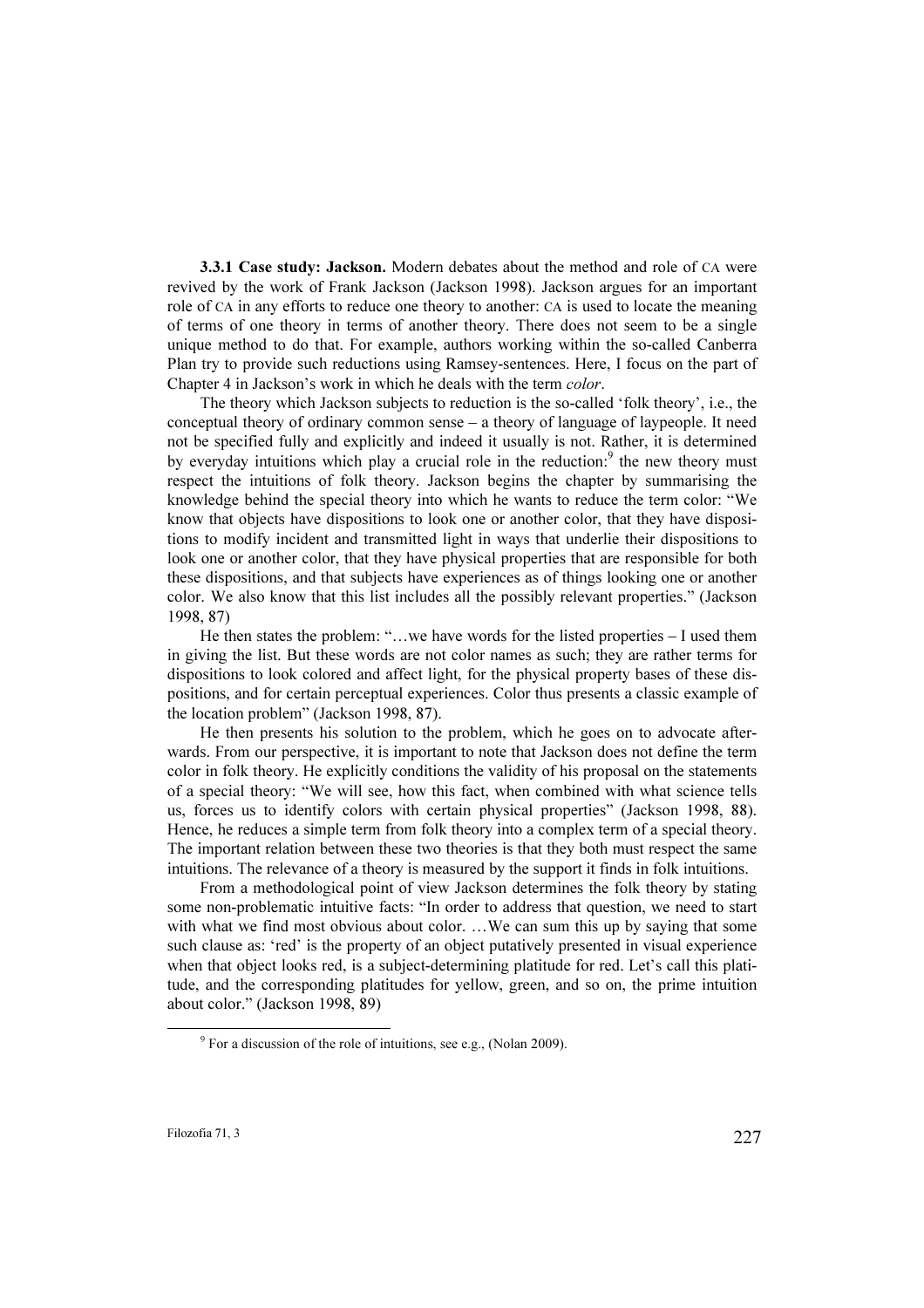Then he determines the special theory (just enough for his purposes) and elaborates the special theory with the aim of finding a concept which would play the role of the concept color in folk theory. He does this in a simple argument:

"We can spell the argument out thus:

Pr. 1 Yellowness is the property of objects putatively presented to subjects when those objects look yellow. (Prime intuition)

Pr. 2 The property of objects putatively presented to subjects when the objects look yellow is at least a normal cause of their looking yellow. (Conceptual truth about presentation)

Pr. 3 The only causes (normal or otherwise) of objects' looking yellow are complexes of physical qualities. (Empirical truth)

Conc. Yellowness is a complex of the physical qualities of objects. And likewise for all the colors." (Jackson 1998, 93)

Jackson simply analyses the special theory and by reasoning within logical constraints he states the concept which plays the role of color in the special theory. In doing so, he solves the location problem for color, at least by his standards.

**3.3.2 A model of reductive analysis.** Using the above specification of the method and Jackson's example, I now propose an ordered set of instructions which represents the method of reductive CA:

- 1. Specify the (part of) theory  $T$  in language  $L$  to be reduced!
- 2. Specify the (part of) theory  $T_0$  in language  $L_0$  into which the theory T will be reduced!
- 3. State the relation R between the theories T and  $T_0$  which shall be respected!
- 4. State the reduction relation  $TT_0$ .
- 5. Test the reduction relation  $TT_0$  using the knowledge base with respect to the relation R!
- 6. If the test is positive, declare the reduction  $TT_0$  between (a part of) theories T and  $T_0!$

The specification of reductive CA in this form enables a comparison with constructive CA and detection CA. While detection CA studies the features of a single conceptual network, reductive CA generally studies the relation between two conceptual networks. As we have seen in the previous subsection, these conceptual networks need not be fully and explicitly specified. The main difference with respect to constructive CA is that reductive CA must not be arbitrary. In other words, it should abide by the role of the concepts of the theory that is to be reduced. On the other hand, a common feature of reductive and constructive CA is that a relation is stated if the analysis is successful.

4. Conclusion. I have presented three different methods of CA. Generally speaking, the method of conceptual analysis is used to study and modify the explicit conceptual theory of some language. It is usually carried out in the form of research into its conceptual network.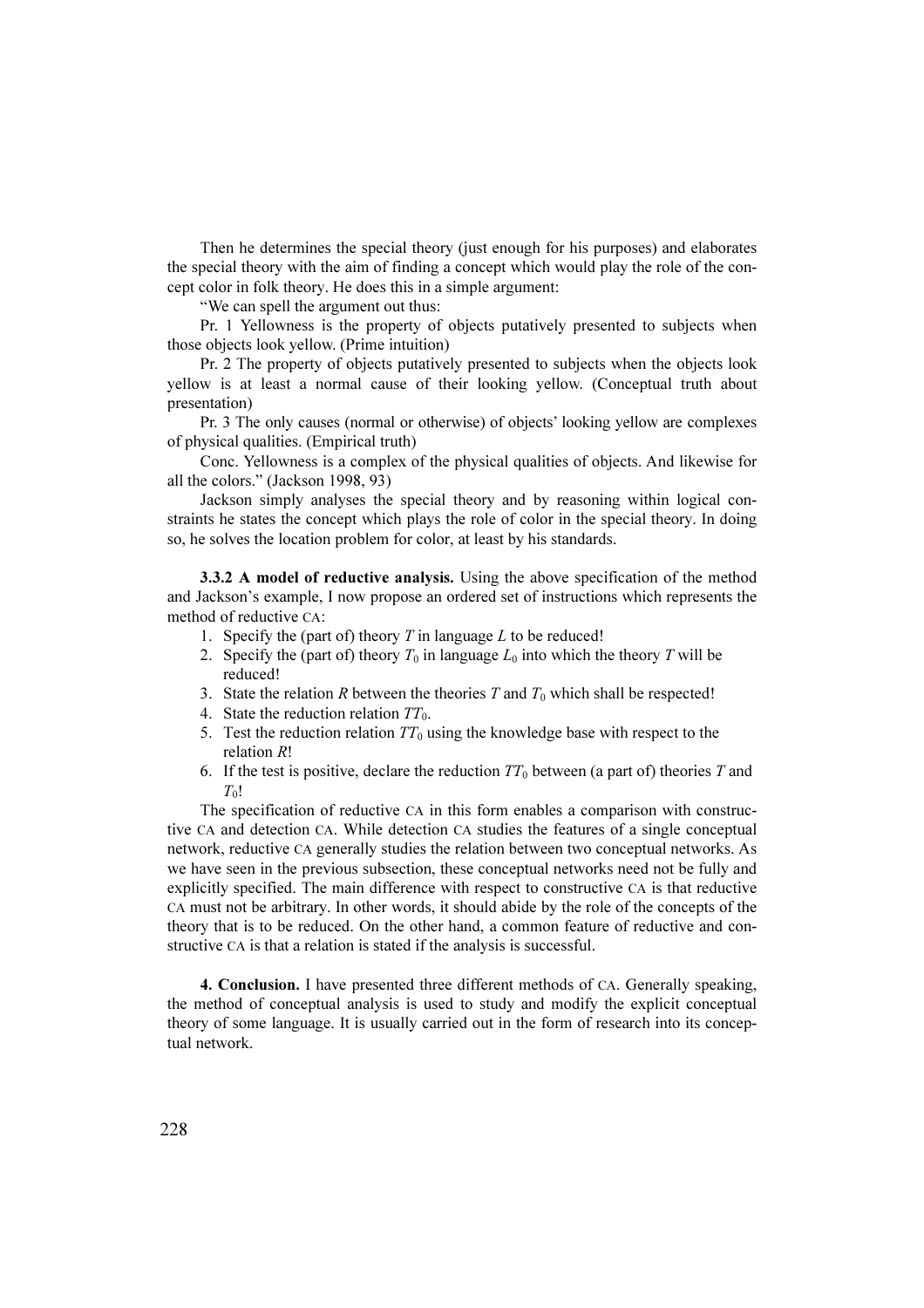The problem motivating constructive CA is the lack of a relation among concepts in the explicit conceptual theory of a language. Constructive CA is used to modify the explicit conceptual theory so that the problem is solved within a (possibly enriched) conceptual theory. This type of analysis studies pre-existing relations in a conceptual theory and proposes a new relation, which is then tested.

The problem motivating detection CA is the possibility of the existence of a conceptual relation in the implicit conceptual theory. The implicit conceptual theory is provided by our knowledge of the explicit conceptual theory of the language in question. Detection CA is used to analyse and broaden our knowledge of the implicit conceptual theory. It abides by the specified logical constraints as well as the initial intuitions of competent speakers. The problem is solved when the existence of the studied conceptual relation is found or proved possible or impossible within the implicit conceptual theory.

The problem leading up to a reductive CA is the existence of a conceptual relation among different languages. Provided our knowledge of explicit conceptual networks of those languages, we study the possible relations among those networks. The problem is solved when the existence of such a relation is proved or shown to be impossible.

All of the methods of CA studied begin with the collection of knowledge about the initial conceptual systems. The researcher then modifies her knowledge either by using intuitions while respecting logical constraints or by providing constructive steps which do not have a negative effect on the correctness of the conceptual theories studied.

## References

- ACKERMANN, F. (1992): Analysis and Its Paradoxes. In: Ullmann-Margalit, E. (ed.): The Scientific Enterprise. Dordrecht: Kluwer, 169-178.
- BEANEY, M. (2007): The Analytic Turn in Early Twentieth-Century Philosophy. In: Beaney, M. (ed.) (2007): The Analytic Turn. New York: Routledge, 1-30.
- BIELIK, L., KOSTEREC, M., ZOUHAR, M. (2014a): Model metódy (1): Metóda a problém. Filozofia, 69 (2), 105-118.
- BIELIK, L., KOSTEREC, M., ZOUHAR, M. (2014b): Model metódy (2): Inštrukcia a imperatív. Filozofia, 69 (3), 197-211.
- BIELIK, L., KOSTEREC, M., ZOUHAR, M. (2014c): Model metódy (3): Inštrukcia a metóda. Filozofia, 69 (8), 637-652.
- BIELIK, L., KOSTEREC, M., ZOUHAR, M. (2014d): Model metódy (4): Aplikácia a klasifikácia. Filozofia, 69 (9), 737-751.
- CHALMERS, D. (2004): The Foundations of Two-Dimensional Semantics. In: Garcia-Caprintero, M. – Macia, J. (eds): Two-Dimensional Semantics: Foundations and Applications. Oxford: Oxford Univesity Press, 55-140.

DALLY, C. (2010): An Introduction to Philosophical Methods. Peterborough: Broadview Press.

EAGLE, A. (2006): Mathematics and Conceptual Analysis. Synthese, 161 (1), 67-88.

- EARL, D. (2005): The Classical Theory of Concepts. The Internet Encyclopedia of Philosophy [online], available at: http://www.iep.utm.edu/conc-cl/, March 4 2015.
- FUMERTON, R. A. (1983): The Paradox of Analysis. Philosophy and Phenomenological Research, 43 (4), 477-497.

GETTIER, E. (1966): Is Justified True Belief Knowledge? Analysis, 23 (6), 121-123.